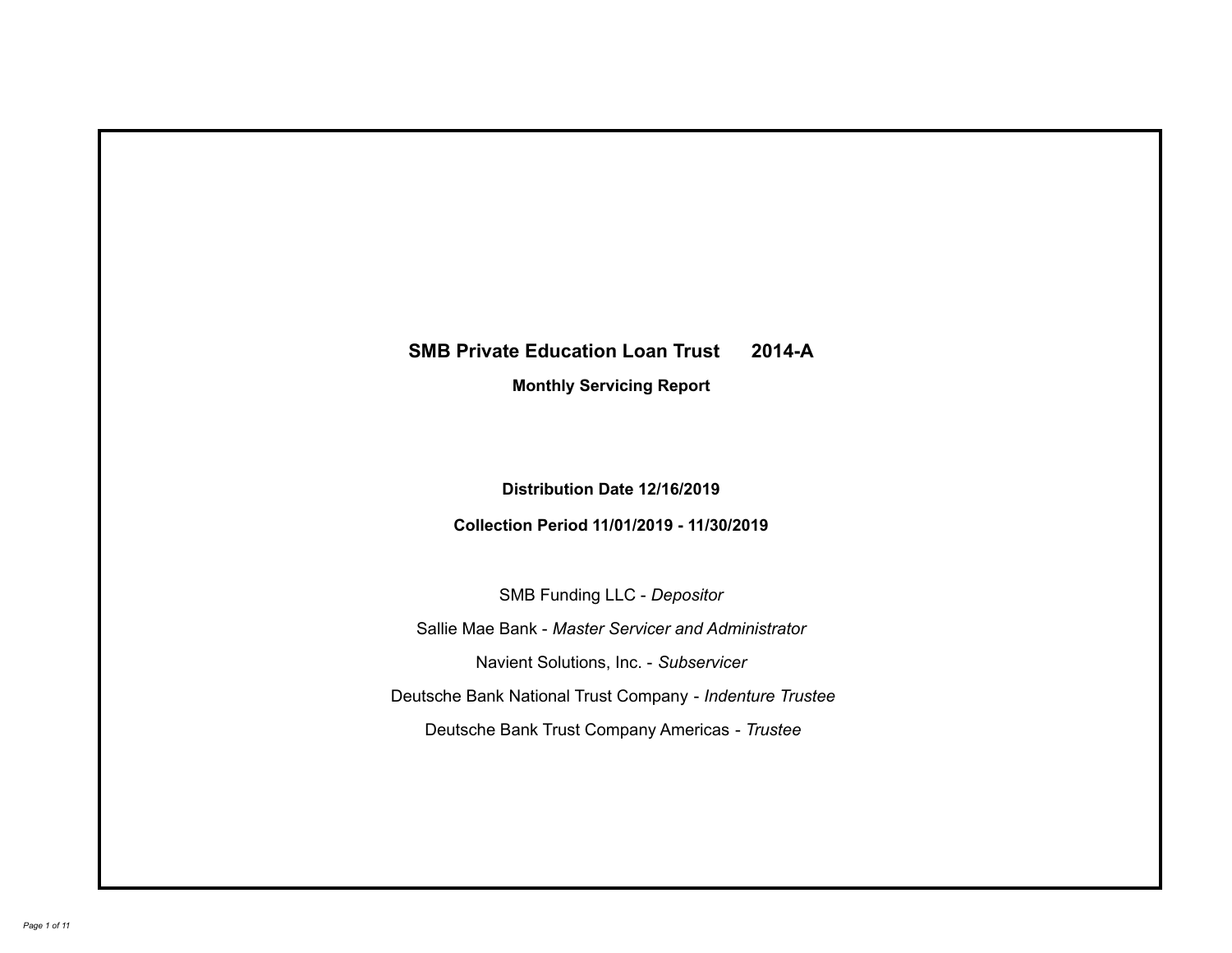|  |  |  |  | <b>Deal Parameters</b> |  |
|--|--|--|--|------------------------|--|
|--|--|--|--|------------------------|--|

| Α       | <b>Student Loan Portfolio Characteristics</b>   |                   | 08/07/2014       | 10/31/2019       | 11/30/2019       |
|---------|-------------------------------------------------|-------------------|------------------|------------------|------------------|
|         | <b>Principal Balance</b>                        |                   | \$361,523,983.59 | \$175,097,592.13 | \$172,435,423.45 |
|         | Interest to be Capitalized Balance              |                   | 17,313,307.43    | 3,968,672.64     | 3,450,846.41     |
|         | Pool Balance                                    |                   | \$378,837,291.02 | \$179,066,264.77 | \$175,886,269.86 |
|         | Weighted Average Coupon (WAC)                   |                   | 7.81%            | 8.94%            | 8.87%            |
|         | Weighted Average Remaining Term                 |                   | 138.29           | 166.37           | 167.14           |
|         | Number of Loans                                 |                   | 33,555           | 16,334           | 16,062           |
|         | Number of Borrowers                             |                   | 26,651           | 12,930           | 12,707           |
|         | Pool Factor                                     |                   |                  | 0.472673280      | 0.464279188      |
|         | Since Issued Total Constant Prepayment Rate (1) |                   |                  | 7.92%            | 7.91%            |
| $\sf B$ | <b>Debt Securities</b>                          | <b>Cusip/Isin</b> | 11/15/2019       |                  | 12/16/2019       |
|         | A <sub>2</sub> A                                | 784456AB1         | \$18,985,820.11  |                  | \$17,890,018.23  |
|         | A <sub>2</sub> B                                | 784456AC9         | \$18,985,820.12  |                  | \$17,890,018.24  |
|         | A3                                              | 784456AD7         | \$50,000,000.00  |                  | \$50,000,000.00  |
|         | B                                               | 784456AE5         | \$36,000,000.00  |                  | \$36,000,000.00  |
|         | C                                               | 784456AF2         | \$42,000,000.00  |                  | \$42,000,000.00  |
|         |                                                 |                   |                  |                  |                  |
| C       | <b>Certificates</b>                             | <b>Cusip/Isin</b> | 11/15/2019       |                  | 12/16/2019       |
|         | <b>Excess Distribution</b>                      | 784456105         | \$100,000.00     |                  | \$100,000.00     |
|         |                                                 |                   |                  |                  |                  |
| D       | <b>Account Balances</b>                         |                   | 11/15/2019       |                  | 12/16/2019       |
|         | Reserve Account Balance                         |                   | \$958,735.00     |                  | \$958,735.00     |
|         |                                                 |                   |                  |                  |                  |
| Ε       | <b>Asset / Liability</b>                        |                   | 11/15/2019       |                  | 12/16/2019       |
|         | Overcollateralization Percentage *              |                   | 30.77%           |                  | 30.76%           |
|         | Specified Overcollateralization Amount *        |                   | \$53,719,879.43  |                  | \$52,765,880.96  |
|         | Actual Overcollateralization Amount *           |                   | \$55,094,624.54  |                  | \$54,106,233.39  |

\* Based on the Rated debt securities (Class A and Class B Bonds)

(1) Since Issued Total CPR calculations found in monthly servicing reports issued on or prior to September 15, 2015 originally included loans that were removed from the pool by the sponsor because they became ineligible for the pool between the cut-off date and settlement date. On October 5, 2015, Since Issued Total CPR calculations were revised to exclude these loans and all prior monthly servicing reports were restated. For additional information, see 'Since Issued CPR Methodology' found on page 11 of this report.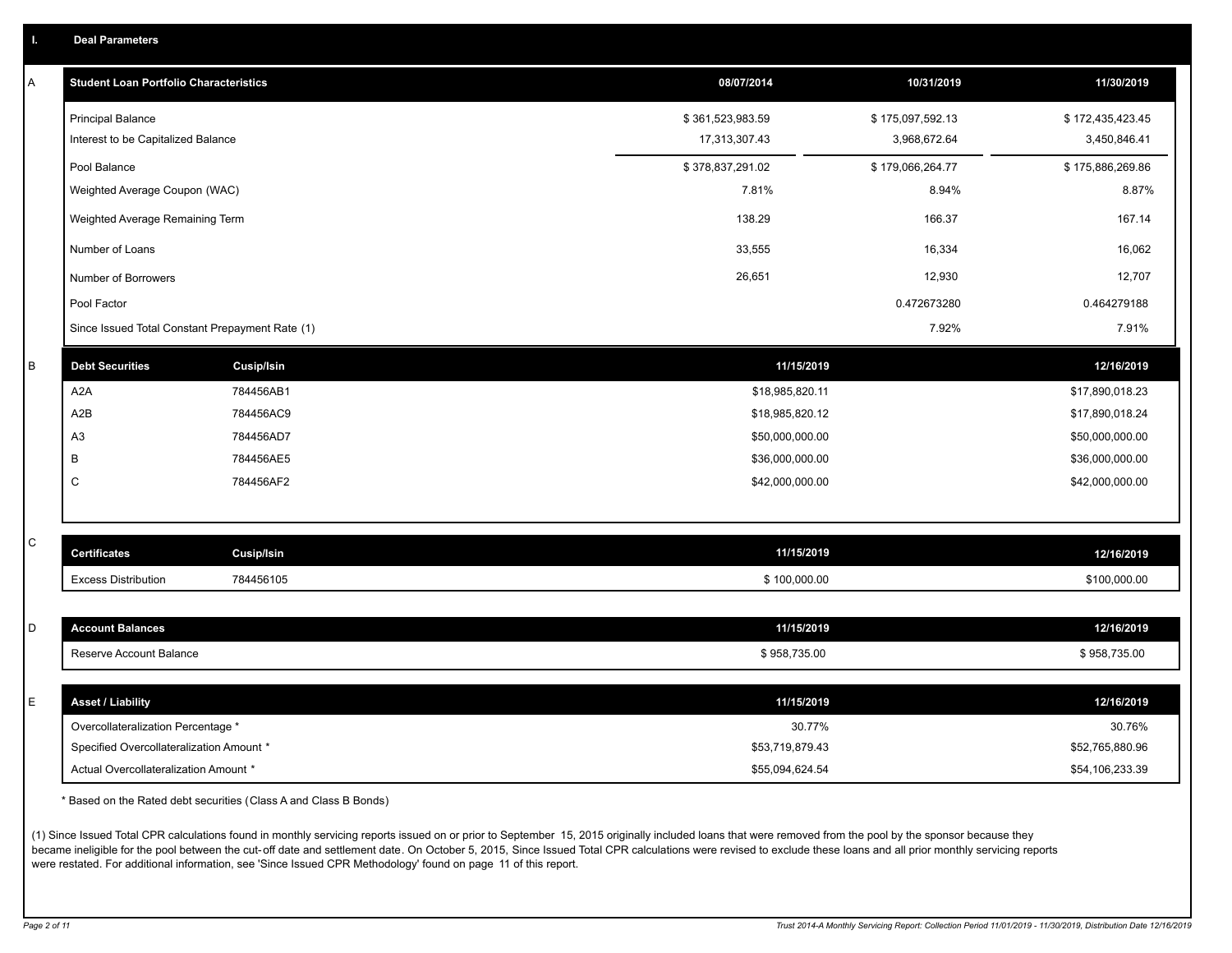#### **II. 2014-A Trust Activity 11/01/2019 through 11/30/2019**

| Α | <b>Student Loan Principal Receipts</b>                           |                |  |
|---|------------------------------------------------------------------|----------------|--|
|   | <b>Borrower Principal</b>                                        | 3,083,777.13   |  |
|   | <b>Consolidation Activity Principal</b>                          | 0.00           |  |
|   | Seller Principal Reimbursement                                   | 0.00           |  |
|   | Servicer Principal Reimbursement                                 | 0.00           |  |
|   | Delinquent Principal Purchases by Servicer                       | 0.00           |  |
|   | <b>Other Principal Deposits</b>                                  | 0.00           |  |
|   | <b>Total Principal Receipts</b>                                  | \$3,083,777.13 |  |
| В | <b>Student Loan Interest Receipts</b>                            |                |  |
|   | <b>Borrower Interest</b>                                         | 1,029,459.63   |  |
|   | <b>Consolidation Activity Interest</b>                           | 0.00           |  |
|   | Seller Interest Reimbursement                                    | 0.00           |  |
|   | Servicer Interest Reimbursement                                  | (2,911.60)     |  |
|   | Delinquent Interest Purchases by Servicer                        | 0.00           |  |
|   | <b>Other Interest Deposits</b>                                   | 8,916.28       |  |
|   | <b>Total Interest Receipts</b>                                   | \$1,035,464.31 |  |
| С | <b>Recoveries on Realized Losses</b>                             | \$51,792.90    |  |
| D | <b>Investment Income</b>                                         | \$6,244.07     |  |
| Е | <b>Funds Borrowed from Next Collection Period</b>                | \$0.00         |  |
| F | <b>Funds Repaid from Prior Collection Period</b>                 | \$0.00         |  |
| G | Loan Sale or Purchase Proceeds                                   | \$0.00         |  |
| н | Initial Deposits to Collection Account                           | \$0.00         |  |
|   | <b>Excess Transferred from Other Accounts</b>                    | \$0.00         |  |
| J | <b>Borrower Benefit Reimbursements</b>                           | \$0.00         |  |
| Κ | <b>Gross Swap Receipt</b>                                        | \$0.00         |  |
| L | <b>Other Deposits</b>                                            | \$0.00         |  |
| М | <b>Other Fees Collected</b>                                      | \$0.00         |  |
| N | <b>AVAILABLE FUNDS</b>                                           | \$4,177,278.41 |  |
| O | Non-Cash Principal Activity During Collection Period             | \$421,608.45   |  |
| P | Aggregate Purchased Amounts by the Depositor, Servicer or Seller | \$0.00         |  |
| Q | Aggregate Loan Substitutions                                     | \$0.00         |  |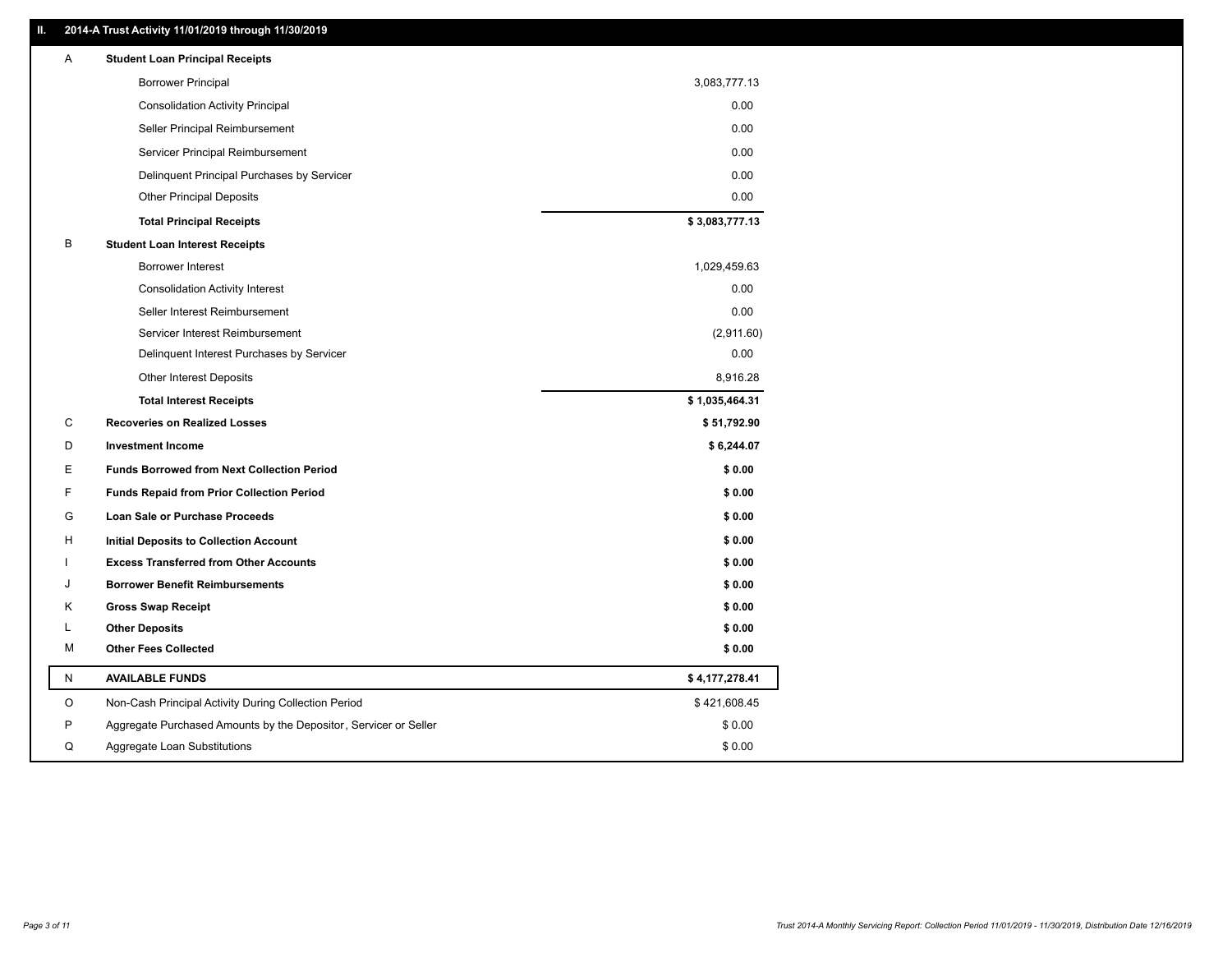|                   |                         |                          |         | 11/30/2019 |                  |                |                          |         | 10/31/2019 |                  |                |
|-------------------|-------------------------|--------------------------|---------|------------|------------------|----------------|--------------------------|---------|------------|------------------|----------------|
|                   |                         | <b>Wtd Avg</b><br>Coupon | # Loans | Principal  |                  | % of Principal | <b>Wtd Avg</b><br>Coupon | # Loans | Principal  |                  | % of Principal |
| INTERIM:          | IN SCHOOL               | 9.79%                    |         | 139        | \$1,821,772.27   | 1.036%         |                          | 9.86%   | 146        | \$1,886,056.60   | 1.053%         |
|                   | GRACE                   | 9.53%                    |         | 77         | \$1,066,768.96   | 0.607%         |                          | 9.74%   | 132        | \$1,888,291.18   | 1.055%         |
|                   | <b>DEFERMENT</b>        | 9.85%                    |         | 909        | \$12,076,868.53  | 6.866%         |                          | 9.93%   | 903        | \$11,802,438.45  | 6.591%         |
| <b>REPAYMENT:</b> | <b>CURRENT</b>          | 8.71%                    |         | 13,950     | \$147,729,362.10 | 83.991%        |                          | 8.75%   | 14,092     | \$149,175,667.91 | 83.308%        |
|                   | 31-60 DAYS DELINQUENT   | 9.45%                    |         | 238        | \$3,296,872.21   | 1.874%         |                          | 9.84%   | 243        | \$2,967,955.37   | 1.657%         |
|                   | 61-90 DAYS DELINQUENT   | 9.73%                    |         | 141        | \$1,781,551.49   | 1.013%         |                          | 9.46%   | 143        | \$1,865,022.48   | 1.042%         |
|                   | 91-120 DAYS DELINQUENT  | 9.75%                    |         | 100        | \$1,203,737.97   | 0.684%         |                          | 10.07%  | 84         | \$1,245,755.59   | 0.696%         |
|                   | 121-150 DAYS DELINQUENT | 10.01%                   |         | 74         | \$1,052,049.82   | 0.598%         |                          | 10.38%  | 83         | \$1,084,958.79   | 0.606%         |
|                   | 151-180 DAYS DELINQUENT | 10.01%                   |         | 53         | \$704,713.94     | 0.401%         |                          | 9.69%   | 46         | \$662,337.20     | 0.370%         |
|                   | > 180 DAYS DELINQUENT   | 10.09%                   |         | 33         | \$468,203.67     | 0.266%         |                          | 10.39%  | 48         | \$679,930.15     | 0.380%         |
|                   | <b>FORBEARANCE</b>      | 9.52%                    |         | 348        | \$4,684,368.90   | 2.663%         |                          | 9.79%   | 414        | \$5,807,851.05   | 3.243%         |
| <b>TOTAL</b>      |                         |                          |         | 16,062     | \$175,886,269.86 | 100.00%        |                          |         | 16,334     | \$179,066,264.77 | 100.00%        |
|                   |                         |                          |         |            |                  |                |                          |         |            |                  |                |

Percentages may not total 100% due to rounding \*

\*\* Smart Option Interest Only loans and \$25 Fixed Payment loans classified as in repayment whether student borrowers are in school, in grace, in deferment or required to make full principal and interest payments on their l

\*\*\* To conform with company standard reporting these sections now include Princial and Interest Accrued to Capitalize.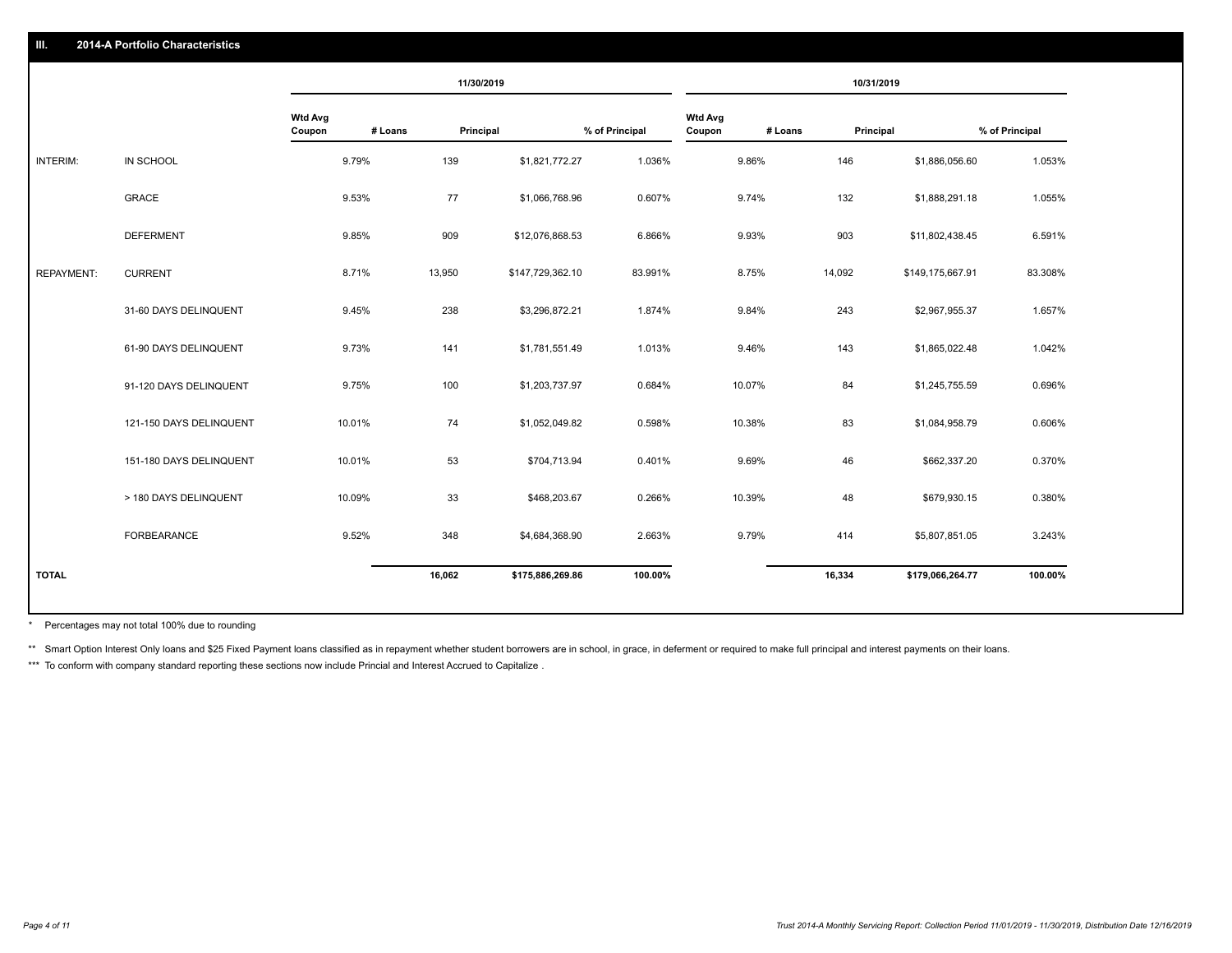|                                                         | 11/30/2019       | 10/31/2019       |
|---------------------------------------------------------|------------------|------------------|
| Pool Balance                                            | \$175,886,269.86 | \$179,066,264.77 |
| Total # Loans                                           | 16,062           | 16,334           |
| Total # Borrowers                                       | 12,707           | 12,930           |
| Weighted Average Coupon                                 | 8.87%            | 8.94%            |
| Weighted Average Remaining Term                         | 167.14           | 166.37           |
| Percent of Pool - Cosigned                              | 93.7%            | 93.7%            |
| Percent of Pool - Non Cosigned                          | 6.3%             | 6.4%             |
| Borrower Interest Accrued for Period                    | \$1,259,510.99   | \$1,349,051.43   |
| Outstanding Borrower Interest Accrued                   | \$4,746,714.34   | \$5,325,373.48   |
| Gross Principal Realized Loss - Periodic *              | \$350,774.27     | \$382,364.95     |
| Gross Principal Realized Loss - Cumulative *            | \$15,067,718.98  | \$14,716,944.71  |
| Delinguent Principal Purchased by Servicer - Periodic   | \$0.00           | \$0.00           |
| Delinquent Principal Purchased by Servicer - Cumulative | \$0.00           | \$0.00           |
| Recoveries on Realized Losses - Periodic                | \$51,792.90      | \$32,444.58      |
| Recoveries on Realized Losses - Cumulative              | \$1,356,619.56   | \$1,304,826.66   |
| Net Losses - Periodic                                   | \$298,981.37     | \$349,920.37     |
| Net Losses - Cumulative                                 | \$13,711,099.42  | \$13,412,118.05  |
| <b>Cumulative Gross Defaults</b>                        | \$15,067,718.98  | \$14,716,944.71  |
| Change in Gross Defaults                                | \$350,774.27     | \$382,364.95     |
| Non-Cash Principal Activity - Capitalized Interest      | \$772,491.68     | \$538,417.32     |
| Since Issued Total Constant Prepayment Rate (CPR) (1)   | 7.91%            | 7.92%            |
| Loan Substitutions                                      | \$0.00           | \$0.00           |
| <b>Cumulative Loan Substitutions</b>                    | \$0.00           | \$0.00           |
| <b>Unpaid Master Servicing Fees</b>                     | \$0.00           | \$0.00           |
| <b>Unpaid Sub-Servicing Fees</b>                        | \$0.00           | \$0.00           |
| <b>Unpaid Administration Fees</b>                       | \$0.00           | \$0.00           |
| Unpaid Carryover Master Servicing Fees                  | \$0.00           | \$0.00           |
| Unpaid Carryover Sub-Servicing Fees                     | \$0.00           | \$0.00           |
| Note Interest Shortfall                                 | \$0.00           | \$0.00           |

\* In accordance with the Sub-Servicer's current policies and procedures, after September 1, 2017 loans subject to bankruptcy claims generally will not be reported as a charged- off unless and until they are delinquent for

(1) Since Issued Total CPR calculations found in monthly servicing reports issued on or prior to September 15, 2015 originally included loans that were removed from the pool by the sponsor because they became ineligible fo between the cut-off date and settlement date. On October 5, 2015, Since Issued Total CPR calculations were revised to exclude these loans and all prior monthly servicing reports were restated. For additional information, s CPR Methodology' found on page 11 of this report.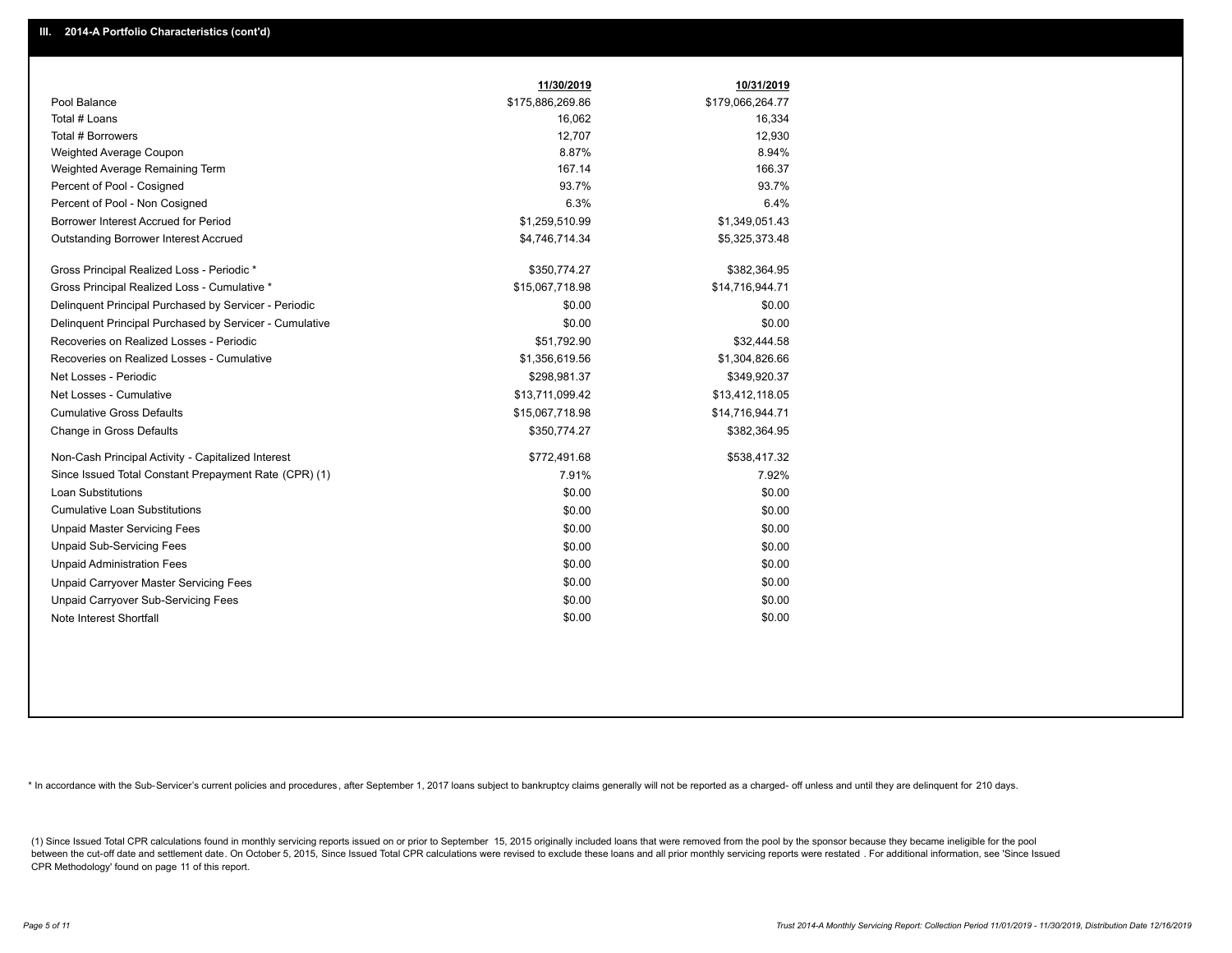#### **IV. 2014-A Portfolio Statistics by Loan Program**

|                                                        | Weighted<br><b>Average Coupon</b> | # LOANS | <b>\$ AMOUNT</b> | $\frac{9}{6}$ * |
|--------------------------------------------------------|-----------------------------------|---------|------------------|-----------------|
| - Smart Option Deferred Loans                          | 9.20%                             | 7,921   | \$88,034,985.46  | 50.052%         |
| - Smart Option Fixed Pay Loans                         | 8.84%                             | 4,670   | \$62,179,552.86  | 35.352%         |
| - Smart Option Interest-Only Loans                     | 7.83%                             | 3,471   | \$25,671,731.54  | 14.596%         |
| - Other Loan Programs                                  | 0.00%                             | 0.00    | \$0.00           | 0.000%          |
| <b>Total</b>                                           | 8.87%                             | 16,062  | \$175,886,269.86 | 100.000%        |
| Prime Indexed Loans -- Monthly Reset Adjustable        |                                   |         | \$0.00           |                 |
| Prime Indexed Loans -- Monthly Reset Non-Adjustable    |                                   |         | \$0.00           |                 |
| Prime Indexed Loans -- Quarterly Reset Adjustable      |                                   |         | \$0.00           |                 |
| Prime Indexed Loans -- Quarterly Reset Non-Adjustable  |                                   |         | \$0.00           |                 |
| Prime Indexed Loans -- Annual Reset                    |                                   |         | \$0.00           |                 |
| <b>T-Bill Indexed Loans</b>                            |                                   |         | \$0.00           |                 |
| <b>Fixed Rate Loans</b>                                |                                   |         | \$23,490,954.07  |                 |
| <b>LIBOR Indexed Loans</b>                             |                                   |         | \$152,395,315.79 |                 |
|                                                        |                                   |         |                  |                 |
| * Note: Percentages may not total 100% due to rounding |                                   |         |                  |                 |

To conform with company standard reporting these sections now include Princial and Interest Accrued to Capitalize .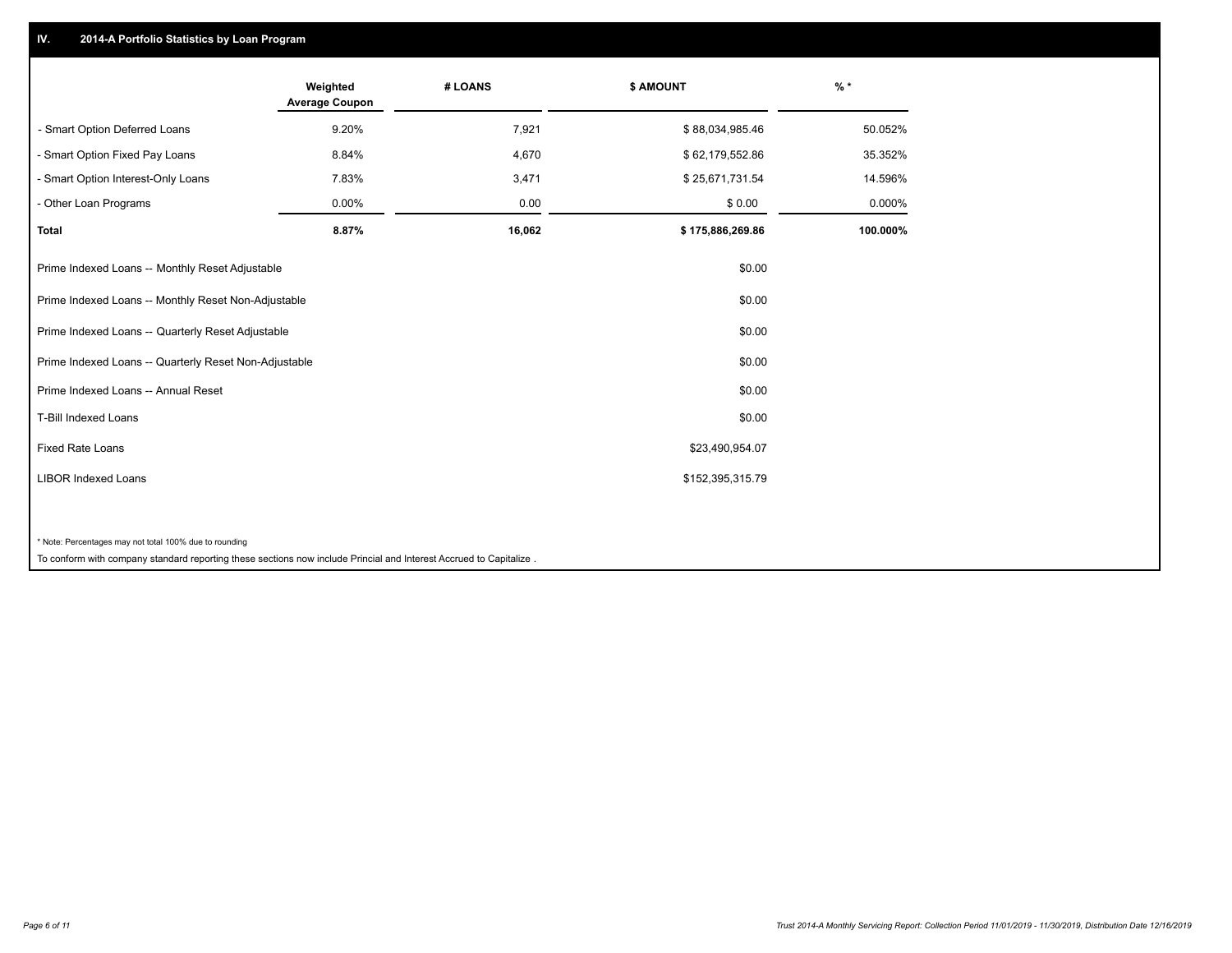| V. | 2014-A Reserve Account and Principal Distribution Calculations                                                                                                                                     |                  |  |
|----|----------------------------------------------------------------------------------------------------------------------------------------------------------------------------------------------------|------------------|--|
| А. | <b>Reserve Account</b>                                                                                                                                                                             |                  |  |
|    | Specified Reserve Account Balance                                                                                                                                                                  | \$958,735.00     |  |
|    | Actual Reserve Account Balance                                                                                                                                                                     | \$958,735.00     |  |
| В. | <b>Principal Distribution Amount</b>                                                                                                                                                               |                  |  |
|    | Class A Notes Outstanding<br>j.                                                                                                                                                                    | \$87,971,640.23  |  |
|    | Pool Balance<br>ii.                                                                                                                                                                                | \$175,886,269.86 |  |
|    | First Priority Principal Distribution Amount (i - ii)<br>iii.                                                                                                                                      | \$0.00           |  |
|    | Class A and B Notes Outstanding<br>iv.                                                                                                                                                             | \$123,971,640.23 |  |
|    | First Priority Principal Distribution Amount<br>V.                                                                                                                                                 | \$0.00           |  |
|    | Pool Balance<br>vi.                                                                                                                                                                                | \$175,886,269.86 |  |
|    | Specified Overcollateralization Amount<br>vii.                                                                                                                                                     | \$52,765,880.96  |  |
|    | viii. Regular Principal Distribution Amount (iv - v) - (vi - vii)                                                                                                                                  | \$851,251.33     |  |
|    | Notes Outstanding                                                                                                                                                                                  | \$165,971,640.23 |  |
|    | ix.                                                                                                                                                                                                |                  |  |
|    | First Priority Principal Distribution Amount<br>Х.                                                                                                                                                 | \$0.00           |  |
|    | Regular Principal Distribution Amount<br>xi.                                                                                                                                                       | \$851,251.33     |  |
|    | Available Funds (after payment of waterfall items A through J) *<br>xii.                                                                                                                           | \$2,680,704.85   |  |
|    | xiii. Additional Principal Distribution Amount (min(ix - x - xi, xiii))                                                                                                                            | \$1,340,352.43   |  |
|    | * Represents 50% of value if the principal balance of the notes is greater than 10% of initial principal balance of the notes or the Class A and Class B note are reduced to 0, otherwise the full |                  |  |

value is shown.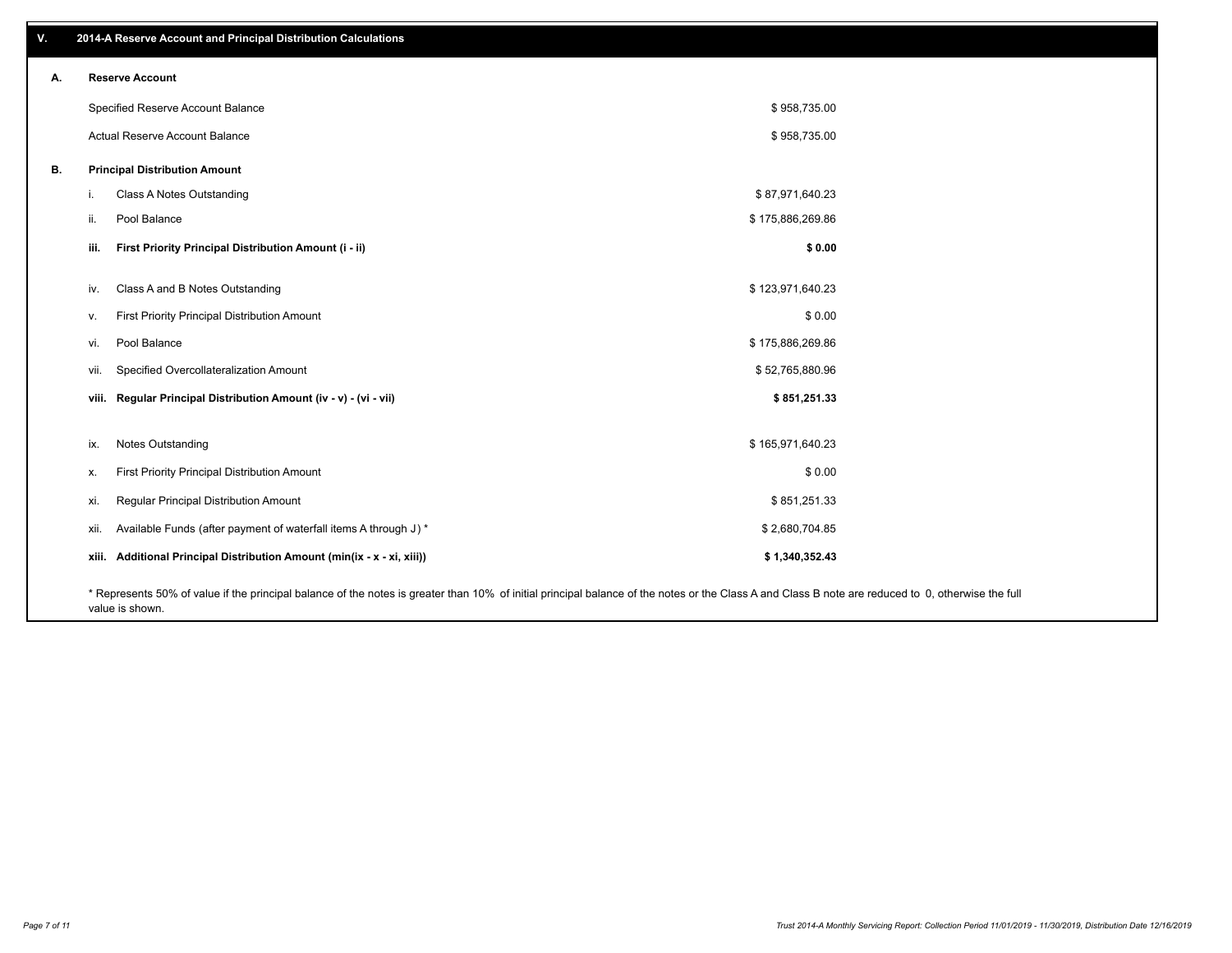|                                                                                        | Paid             | <b>Funds Balance</b> |
|----------------------------------------------------------------------------------------|------------------|----------------------|
| <b>Total Available Funds</b>                                                           |                  | \$4,177,278.41       |
| <b>Trustee Fees</b><br>A                                                               | \$0.00           | \$4,177,278.41       |
| В<br>i. Master Servicing Fees                                                          | \$7,355.11       | \$4,169,923.30       |
| ii. Sub-Servicing Fees                                                                 | \$117,288.48     | \$4,052,634.82       |
| $\mathsf C$<br>i. Administration Fees                                                  | \$6,667.00       | \$4,045,967.82       |
| ii. Unreimbursed Administrator Advances plus any Unpaid                                | \$0.00           | \$4,045,967.82       |
| D<br>Class A Noteholders Interest Distribution Amount                                  | \$236,511.64     | \$3,809,456.18       |
| Е<br><b>First Priority Principal Payment</b>                                           | \$0.00           | \$3,809,456.18       |
| F<br>Class B Noteholders Interest Distribution Amount                                  | \$120,000.00     | \$3,689,456.18       |
| G<br>Class C Noteholders Interest Distribution Amount                                  | \$157,500.00     | \$3,531,956.18       |
| H<br>Reinstatement Reserve Account                                                     | \$0.00           | \$3,531,956.18       |
| Regular Principal Distribution<br>$\mathbf{I}$                                         | \$851,251.33     | \$2,680,704.85       |
| J<br>i. Carryover Master Servicing Fees                                                | \$0.00           | \$2,680,704.85       |
| ii. Carryover Sub-servicing Fees                                                       | \$0.00           | \$2,680,704.85       |
| Κ<br>Additional Principal Distribution Amount                                          | \$1,340,352.43   | \$1,340,352.42       |
| Unpaid Expenses of Trustee<br>L                                                        | \$0.00           | \$1,340,352.42       |
| M<br>Unpaid Expenses of Administrator                                                  | \$0.00           | \$1,340,352.42       |
| N<br>Remaining Funds to the Excess Distribution Certificateholder                      | \$1,340,352.42   | \$0.00               |
| <b>Waterfall Conditions</b>                                                            |                  |                      |
|                                                                                        |                  |                      |
| <b>Class C Noteholders' Interest Distribution Condition</b>                            |                  |                      |
| Pool Balance<br>i.                                                                     | \$175,886,269.86 |                      |
| Class A and B Notes Outstanding<br>ii.                                                 | \$123,971,640.23 |                      |
| Class C Noteholders' Interest Distribution Ratio (i / ii)<br>iii.                      | 141.88%          |                      |
| Minimum Ratio<br>iv.                                                                   | 110.00%          |                      |
| Is the Class C Noteholders' Interest Distribution Condition Satisfied (iii > iv)<br>v. | Y                |                      |
|                                                                                        |                  |                      |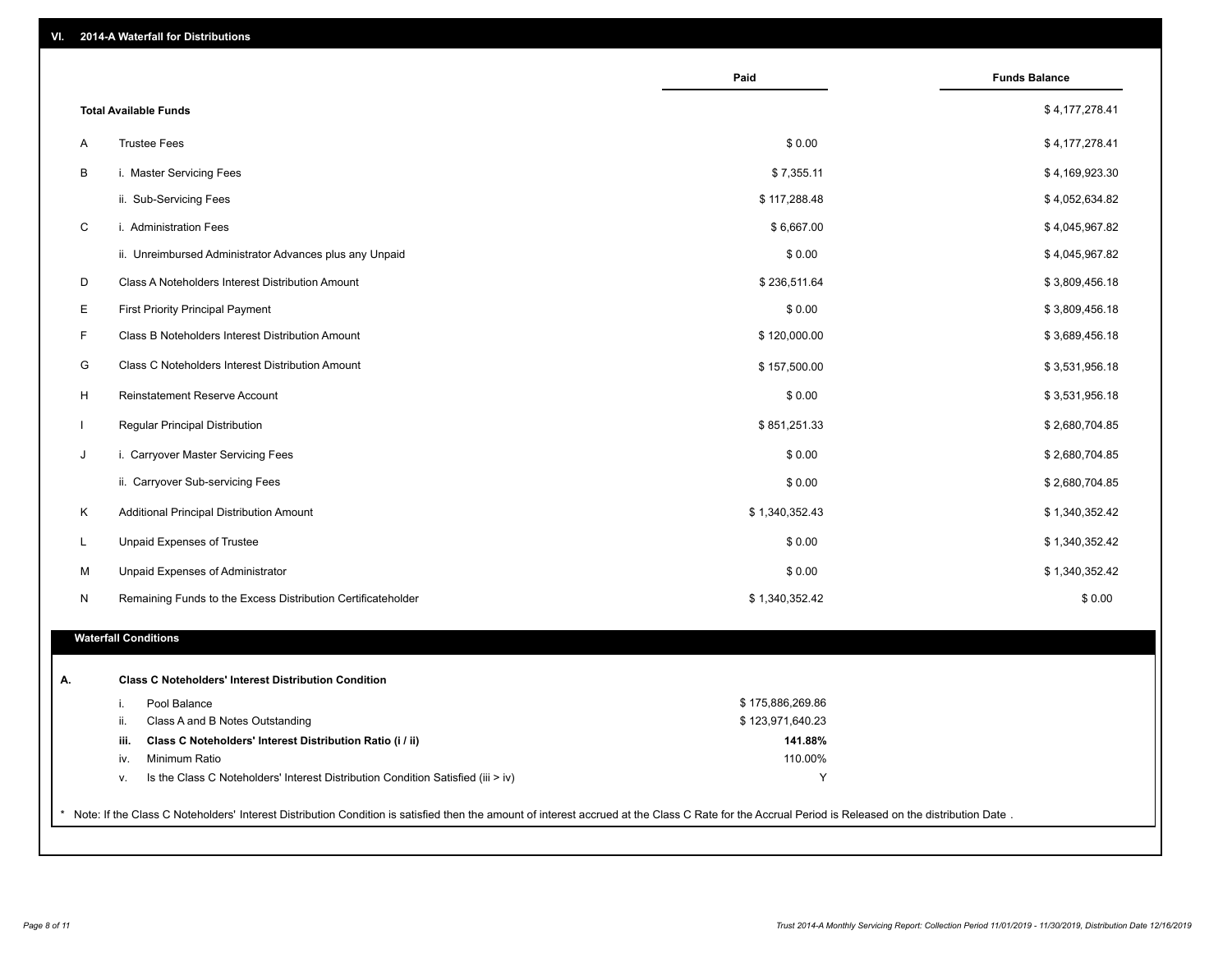# Ending Principal Balance \$ 17,890,018.23 \$ 17,890,018.23 \$ \$17,890,018.24 \$ 50,000,000.00 Principal Paid \$1,095,801.88 \$ 1,095,801.88 \$ - Interest Shortfall \$ - \$ - \$ - Interest Paid \$ 48,255.63 \$ 47,663.26 \$ 140,592.75 Total Interest Due \$ 48,255.63 \$ 47,663.26 \$ 140,592.75 Interest Shortfall from Prior Period Plus Accrued Interest \$ - \$ - \$ - Current Interest Due \$ 48,255.63 \$ 47,663.26 \$ 140,592.75 Accrued Interest Factor 0.002541667 0.002510466 0.002811855 Interest Rate\* 3.05000% 2.91538% 3.26538% Daycount Fraction 0.08333333 0.08611111 0.08611111 Accrual Period End 12/15/2019 12/16/2019 12/16/2019 Accrual Period Begin 11/15/2019 11/15/2019 11/15/2019 Record Date (Days Prior to Distribution) 1 1 NEW YORK BUSINESS DAY 1 NEW YORK BUSINESS DAY 1 NEW YORK BUSINESS DAY Spread/Fixed Rate 3.05% 1.15% 1.50% Index FIXED LIBOR LIBOR Beginning Balance \$ 18,985,820.11 \$ 18,985,820.11 \$ 18,985,820.12 \$ \$50,000,000.00 \$ \$50,000,000.00 Cusip/Isin 784456AB1 784456AC9 784456AD7 **A2A A2B A3 Distribution Amounts VII. 2014-A Distributions**

\* Pay rates for Current Distribution. For the interest rates applicable to the next distribution date, please see https://www.salliemae.com/about/investors/data/SMBabrate.txt.

Paydown Factor 0.016114734 0.016114734 0.000000000

0.263088503 0.263088504 1.000000000

Ending Balance Factor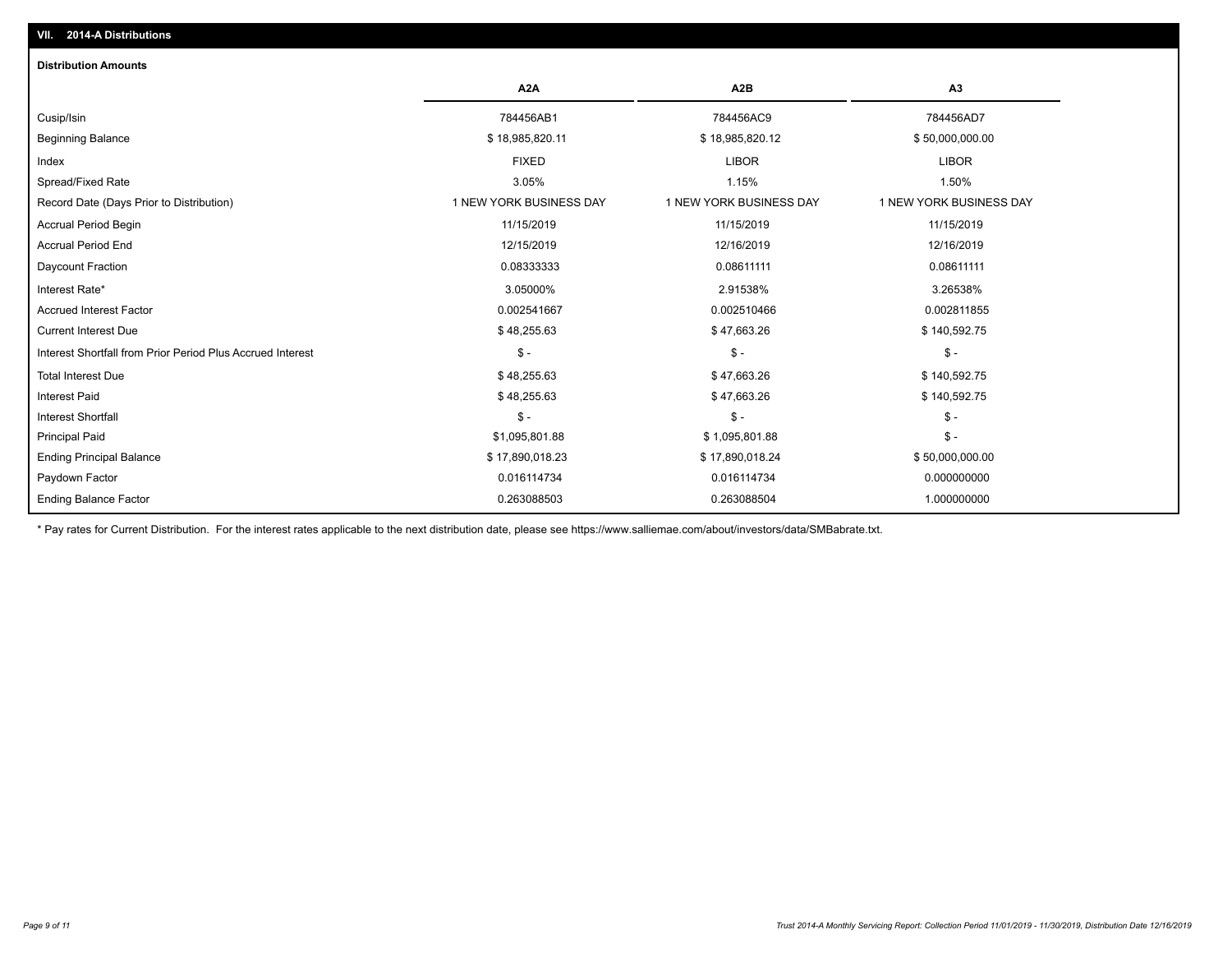| <b>Distribution Amounts</b>                                |                         |                         |
|------------------------------------------------------------|-------------------------|-------------------------|
|                                                            | в                       | C                       |
| Cusip/Isin                                                 | 784456AE5               | 784456AF2               |
| <b>Beginning Balance</b>                                   | \$36,000,000.00         | \$42,000,000.00         |
| Index                                                      | <b>FIXED</b>            | <b>FIXED</b>            |
| Spread/Fixed Rate                                          | 4.00%                   | 4.50%                   |
| Record Date (Days Prior to Distribution)                   | 1 NEW YORK BUSINESS DAY | 1 NEW YORK BUSINESS DAY |
| <b>Accrual Period Begin</b>                                | 11/15/2019              | 11/15/2019              |
| <b>Accrual Period End</b>                                  | 12/15/2019              | 12/15/2019              |
| Daycount Fraction                                          | 0.08333333              | 0.08333333              |
| Interest Rate*                                             | 4.00000%                | 4.50000%                |
| <b>Accrued Interest Factor</b>                             | 0.003333333             | 0.003750000             |
| <b>Current Interest Due</b>                                | \$120,000.00            | \$157,500.00            |
| Interest Shortfall from Prior Period Plus Accrued Interest | $\frac{1}{2}$           | $\mathsf{\$}$ -         |
| <b>Total Interest Due</b>                                  | \$120,000.00            | \$157,500.00            |
| <b>Interest Paid</b>                                       | \$120,000.00            | \$157,500.00            |
| <b>Interest Shortfall</b>                                  | $\mathcal{S}$ -         | $\frac{1}{2}$           |
| <b>Principal Paid</b>                                      | $\mathsf{\$}$ -         | $\mathsf{\$}$ -         |
| <b>Ending Principal Balance</b>                            | \$36,000,000.00         | \$42,000,000.00         |
| Paydown Factor                                             | 0.000000000             | 0.000000000             |
| <b>Ending Balance Factor</b>                               | 1.000000000             | 1.000000000             |

\* Pay rates for Current Distribution. For the interest rates applicable to the next distribution date, please see https://www.salliemae.com/about/investors/data/SMBabrate.txt.

**VII. 2014-A Distributions**